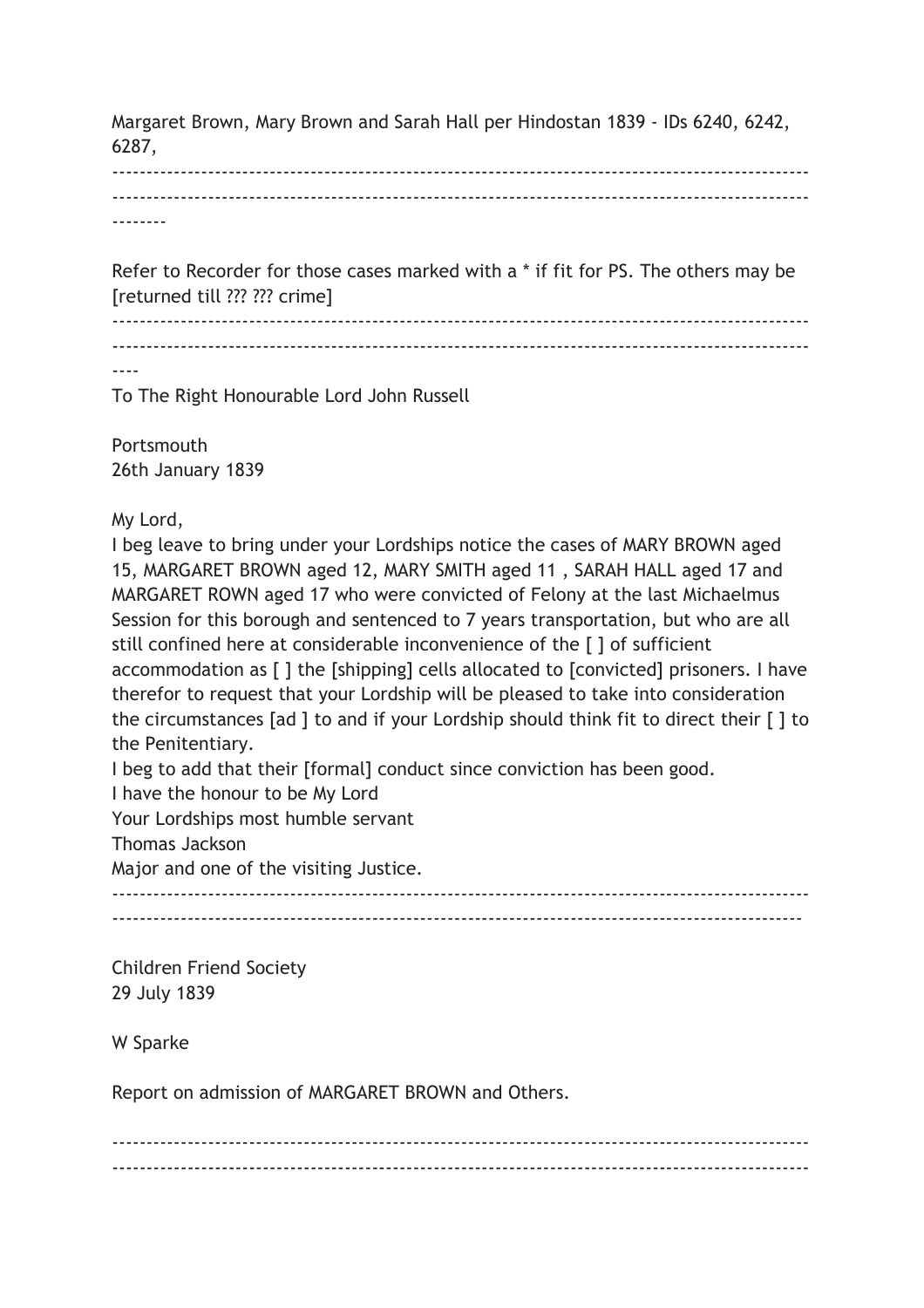-------

Children's Friend Society 9 Throgmorton Street 20th February 1839

Sir,

Your letter of the 13th instant respecting the admission of MARGARET BROWN and MARY SMITH into the Royal Victoria Asylum was this day read to the Committee of Management and I am directed to say that as the Committee are now engaged in making certain enquiries connected with the subject of [ ] children they are not at the present moment prepared to decide upon receiving these girls into the Institution.

I have the honour to be Sir Your obedient Servant W Sparke **Secretary** 

To Sir M Phillips Esq ------------------------------------------------------------------------------------------------------

 $-$ 

----------

Portsmouth 27 July1839

W Howard Town Clerk

Calling attention to cases of MARGARET BROWN and MARY SMITH

Sir

I am direct by the Major to request that you will be so good to draw Lord John Russell's attention to the cases of MARGARET BROWN and MARY SMITH convicted at the last Michaelmus Sessions to 7 years transportation and still [ ] in confinement in the Borough gaol.

I am Sir Your obedient servant John Howard Town Clerk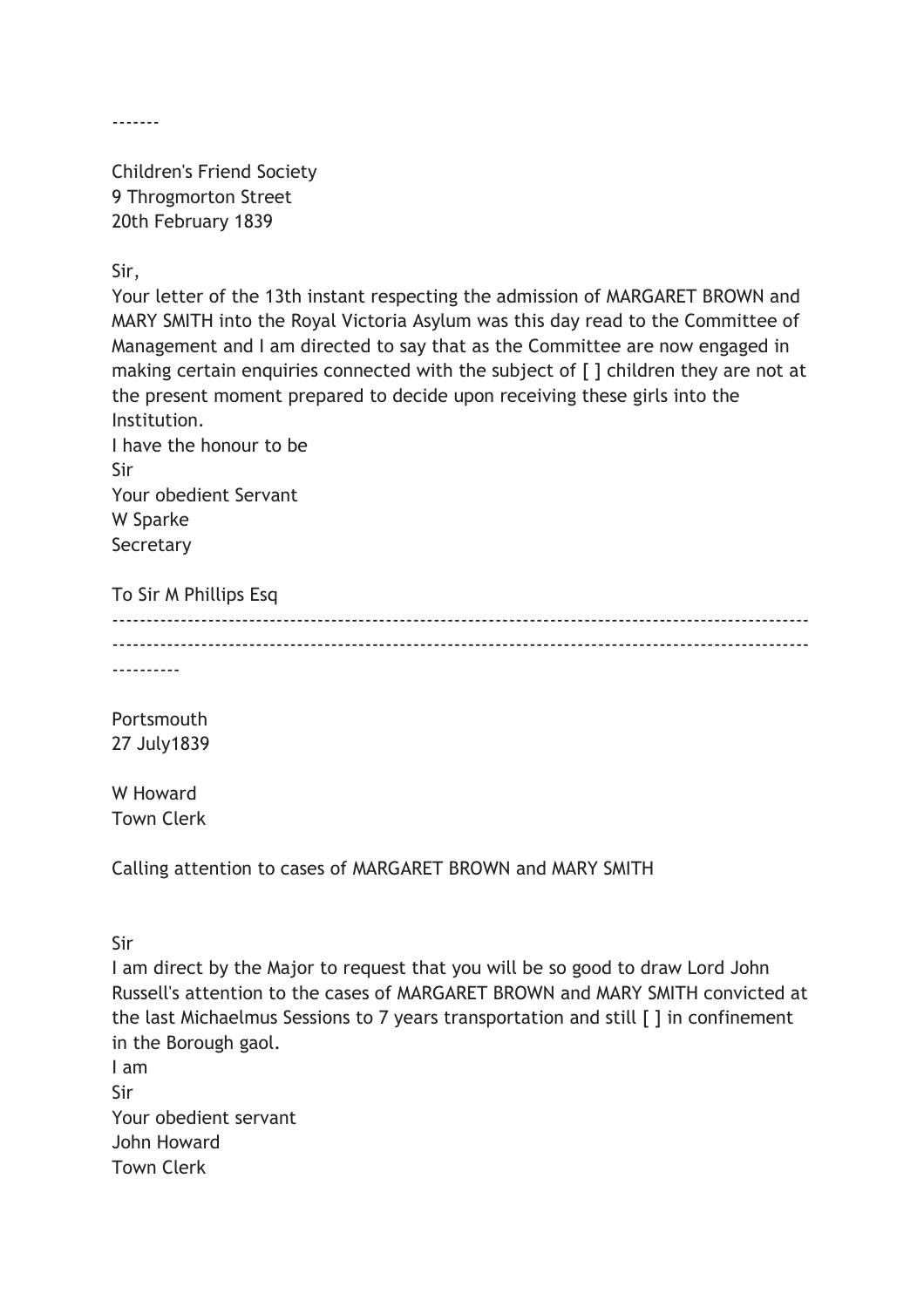------------------------------------------------------------------------------------------------------ ------------------------------------------------------------------------------------------------------

Report on the cases of MARGARET BROWN and MARY SMITH.

MARY SMITH and MARGARET BROWN might perhaps be secured in Children's Friend Society - speak to me.

------------------------------------------------------------------------------------------------------ ------------------------------------------------------------------------------------------------------

----

To The Right Honourable F Maule

24 Montaque Place Bedford Square 9th February 1839

Sir

Your letter of the 30th January last to the Rec order of Portsmouth in which you require his opinion as to the propriety of removing MARY BROWN , SARAH ALL and MARGARET BROWN, who were sentenced each to 7 years transportation, (not at the last but) at the Michaelmus Sessions of 1838 to the General Penitentiary instead of being sent out of the country, was sent to Mr Bingham the present Recorder, who succeeded me after last Michaelmus. Thgis will account for the delay, I having this morning for the first time seen your letter.

Had my opinion been asked at the time of passing sentence, I should have answered that the three persons above named, together with MARY SMITH aged about 11 years, and another MARGARET BROWN, should be quickly removed and permanently from their former habits and associates. They were from London, as I was informed, subsisted by thieving and robbery, and as young as some of them were, by prostitution, and I should have added that, as far as my means of information enabled me to give an opinion, a removal to another country might alone effect what was desired, as however I see that the Major of Portsmouth has represented to Lord John Russell that their conduct since conviction has been good and has requested his Lordship to remove them to the Penitentiary, I will not maintain my opinion, but will merely say that my opinion is that a short term of imprisonment and their being returned at its conclusion to their old associates would not meet the justice of their case.

Allow me to add that my note book of the last Michalemus Sessions was left at Portsmouth for the use of mu successor and that I write from, I believe, accurate memory but that, should you wish I will send to Lord Russell a full report if it be required.

I am Sir

Your very obedient servant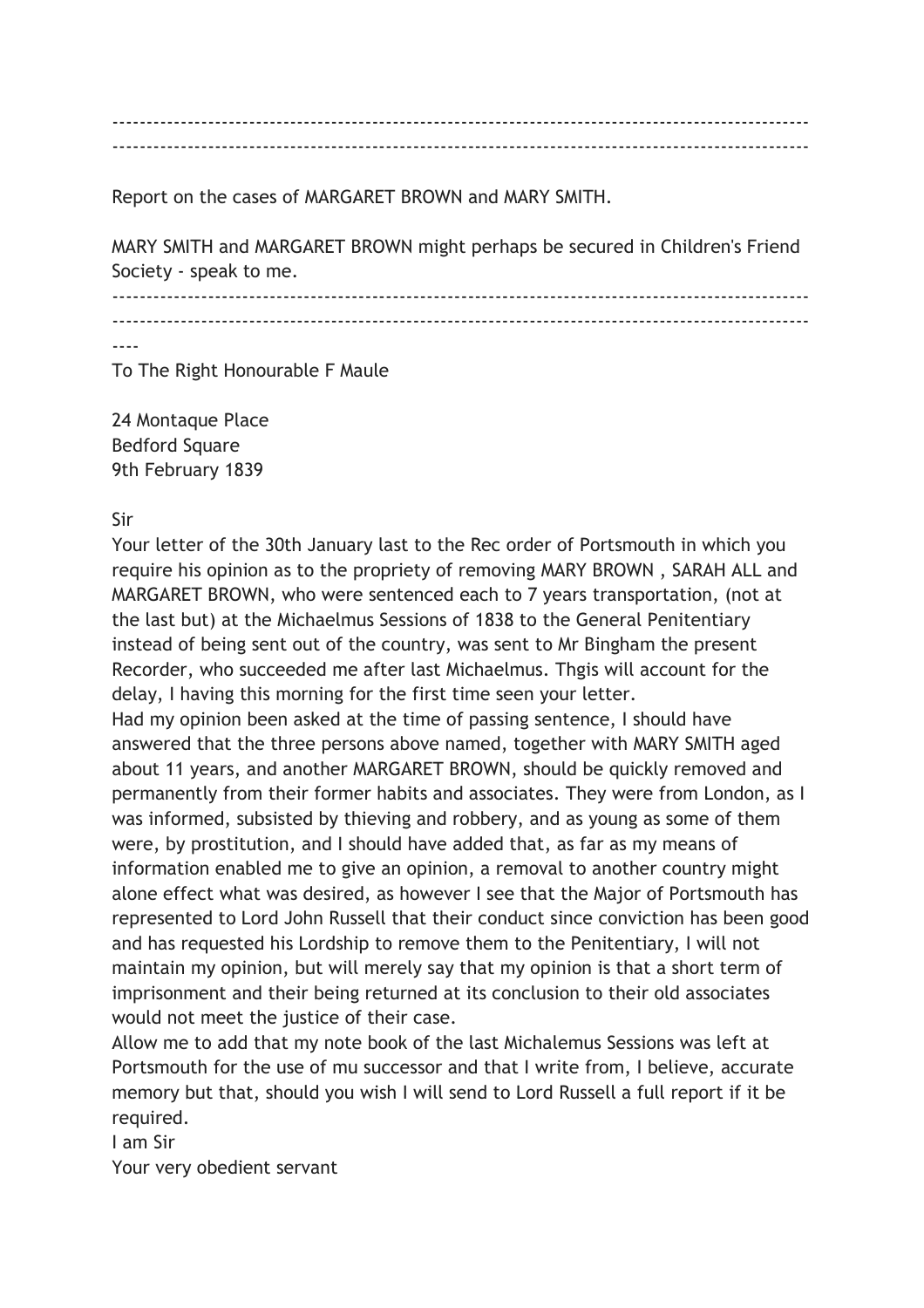| JL Damfrier<br>(Late Recorder of Portsmouth) |  |
|----------------------------------------------|--|
|                                              |  |
|                                              |  |

Children's Friend Society 9 Throgmorton Street 11 April 1839

Sir

I am directed by the Committee of Management to say, the only difficulty which was entertained as to the propriety of admitting the two girls, MARGARET BROWN and MARY SMITH into the Royal Victoria Asylum, arose in consequence of the Gaoler's report, that they were of dishonest character, if the girls are not of the description intended to be excluded they will immediately be received. I have the honour to be Sir Your very obedient servant J Sparke Secretary

To J H Capper Esq

MARY SMITH - AGED 11 \*

| <b>MARY SMITH</b>                                  |  |
|----------------------------------------------------|--|
| PORTSMOUTH 1838                                    |  |
| <b>LARCENY</b>                                     |  |
| <b>7 YEARS TRANSPORTATION</b>                      |  |
| SOURCE - HOME OFFICE CRIMINAL PETITIONS - SERIES 1 |  |
| SERIES - HO 17                                     |  |
| PIECE NUMBER - 126                                 |  |
| <b>ITEM NUMBER - YZ 18</b>                         |  |
|                                                    |  |
|                                                    |  |
|                                                    |  |
|                                                    |  |
| MARGARET BROWN - AGED 12 *                         |  |
| <b>MARGARET BROWN - AGED 17</b>                    |  |
| <b>MARY BROWN - AGED 15</b>                        |  |
| SARAH HALL - AGED 17                               |  |